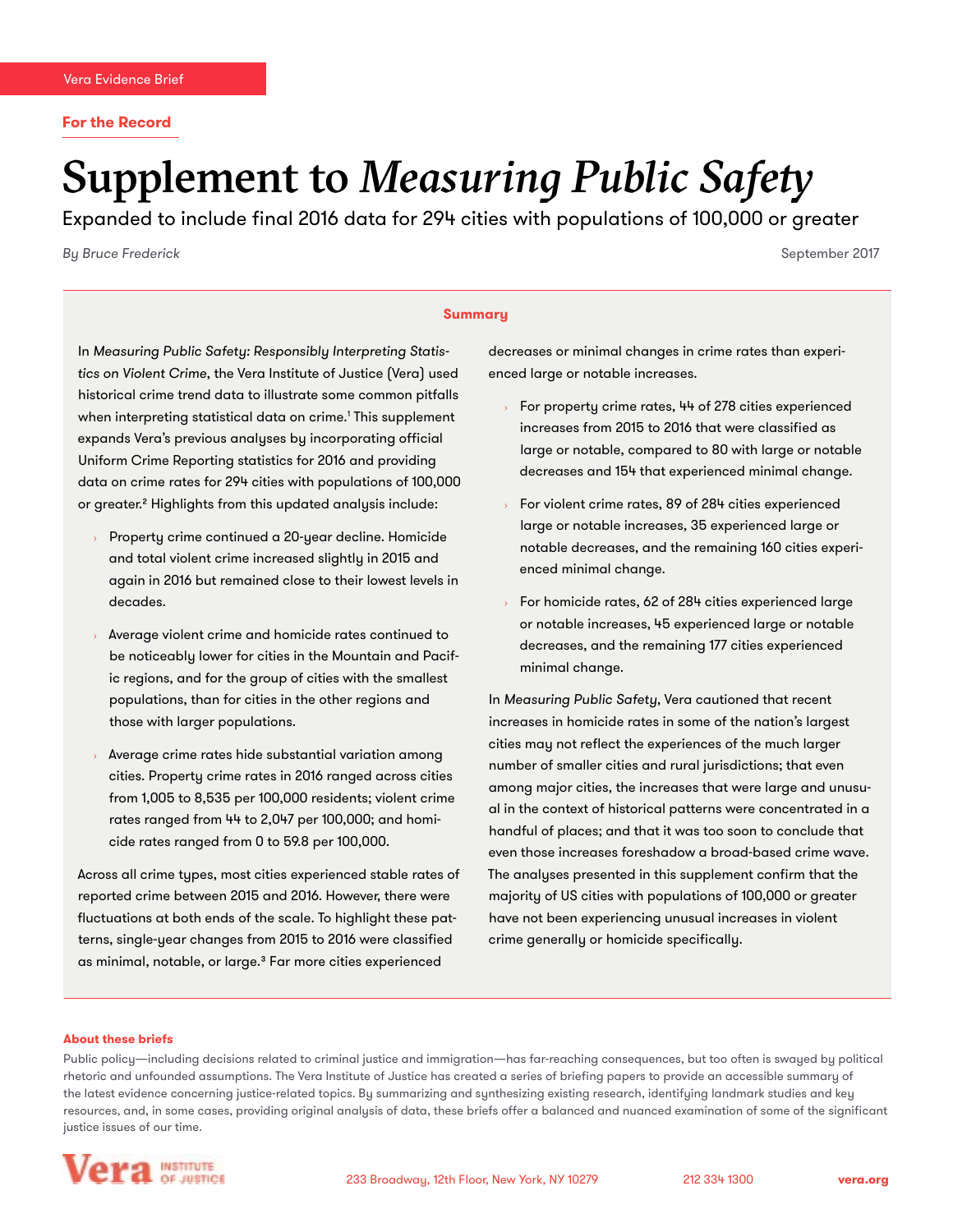# Introduction

In *Measuring Public Safety*, Vera highlighted some ways in which crime data can be misinterpreted by, for example:

- $\rightarrow$  focusing too much on changes in the national crime rate, which can obscure the wide variation among localities and suggest shifts are more widespread than is actually the case; or
- › relying exclusively on percentage change to assess yearto-year shifts in the crime rate, which can exaggerate the actual impact on public safety in places with historically low crime rates, where one or two additional offenses may look like a dramatic increase.

As Vera described in the earlier brief, no single measure of crime is optimum for all purposes. However, when the focus is on risk to public safety, and the question has to do with how widespread a change is, Vera researchers have found it most informative to rely primarily on change in absolute magnitude of local-level crime rates—the actual rate or change in rate of crime per 100,000 residents—adjusted for population. (Absolute magnitude is simple to interpret, based on the raw number of offenses, as compared to percentage change, which relies on a number of factors including the size of the jurisdiction and the level of crime in the previous reporting period.)

This supplement examines how recent changes in city-level rates of property crime, violent crime, and homicides per 100,000 residents relate to longer-term historical trends, as well as how those changes were distributed across individual localities, among cities grouped by population, and by geographic regions. It is divided into five sections:

- › Sections I and II display recent changes in crime rates in the context of long-term trends from 1985 through 2016—first comparing trends among cities grouped by population, and then comparing trends among regions of the country.
- › Section III examines how group averages hide considerable variation among cities in year-to-year changes in crime rates, and defines five categories that illustrate the size and direction—increase or decrease—of these changes.
- Sections IV and V use the categories set out in Section III to compare the distribution of increases and decreases across groups of cities—first by population and then by region.

The FBI's newly released 2016 crime data provides a barometer of reported crime in America, and should be considered seriously so that appropriate measures can be taken to reduce crime and protect public safety. Only by mining that data, however—by drilling down into city-level crime rates, trends, and changes, and placing this analysis in a historical context—can a true picture of crime in the United States emerge. The illustrations that follow demonstrate that although crime levels have increased in 2016 in some places—increases that are crucial to address immediately—these increases do not represent a nationwide epidemic of crime, but rather a city-level phenomenon in particular locations that will require targeted, evidence-based local solutions tailored to each locale's unique population, size, and geography. These local pockets should not drive national crime policy, since such knee-jerk reactions risk undoing the significant progress the country has achieved to date in reducing crime. Ultimately, the larger message from the FBI's 2016 data is this: America is much safer than it was two or three decades ago, and its response to crime is working in most places, which have stable or declining crime rates.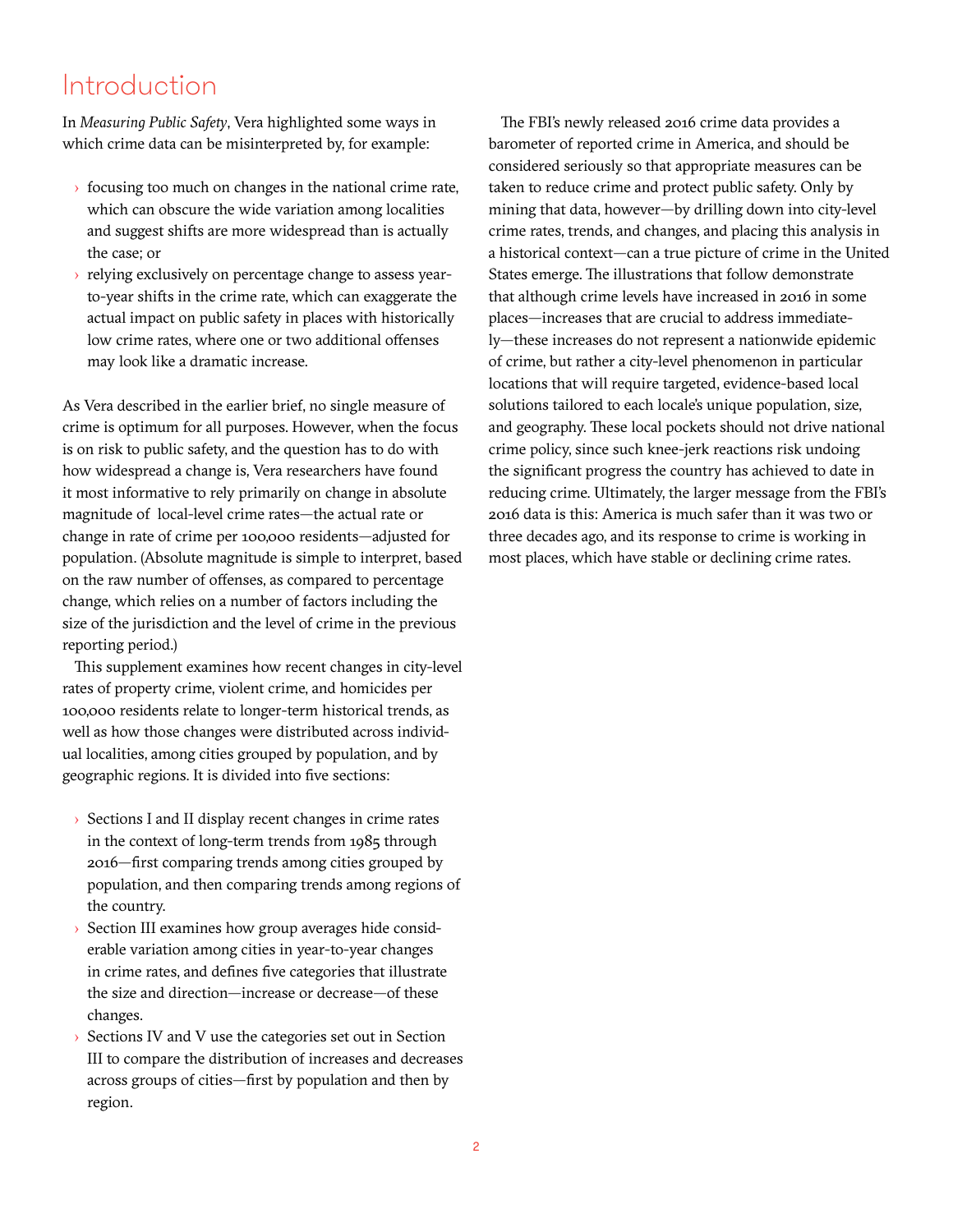# I. Recent changes in crime rates in the context of longterm trends, by city population

Figures 1 through 3 illustrate long-term trends in city-level crime rates per 100,000 residents for property crime, violent crime, and homicide for US cities grouped into four categories by population size.4

Trends in property crime rates have been similar across city population groups, with peaks in the late 1980s to early 1990s and mostly steady declines thereafter. In 2016, average property crime rates remained constant or continued to decline in all four groups, were about half what they had been in the late 1980s, and ended at their lowest levels in several decades. (See Figure 1 below.)

#### Figure 1

#### **Average city-level property crime rates per 100,000 residents by year and city population**



The average of city-level violent crime rates has been noticeably lower for the smallest cities than for the other three groups. However, the patterns of long-term trends have been very similar across the groups. Most recently, the averages for all four groups increased slightly from 2014 to 2016, but the changes were small relative to the experience over the preceding decade and resulted in levels that were still only a fraction of earlier peaks and near the lowest in several decades. (See Figure 2.)

#### Figure 2

# **—**100K - 250K **—**250K - 500K **—**500K - 1M **—**1M and more **Average city-level violent crime rates per 100,000 residents by year and city population**



Likewise, the average of city-level homicide rates has been noticeably lower for the smallest cities than for the other three population groups, though the historical trends have been very similar across the groups. The average for the smallest cities declined slightly in 2016, while the averages for all three groups of larger cities continued increases that began two or three years earlier. Despite these increases, the averages of city-level homicide rates for all four population groups ended at levels that were still only a fraction of the earlier peaks and near the lowest in several decades. (See Figure 3.)

#### Figure 3

#### **Average city-level homicide rates per 100,000 residents by year and city population**

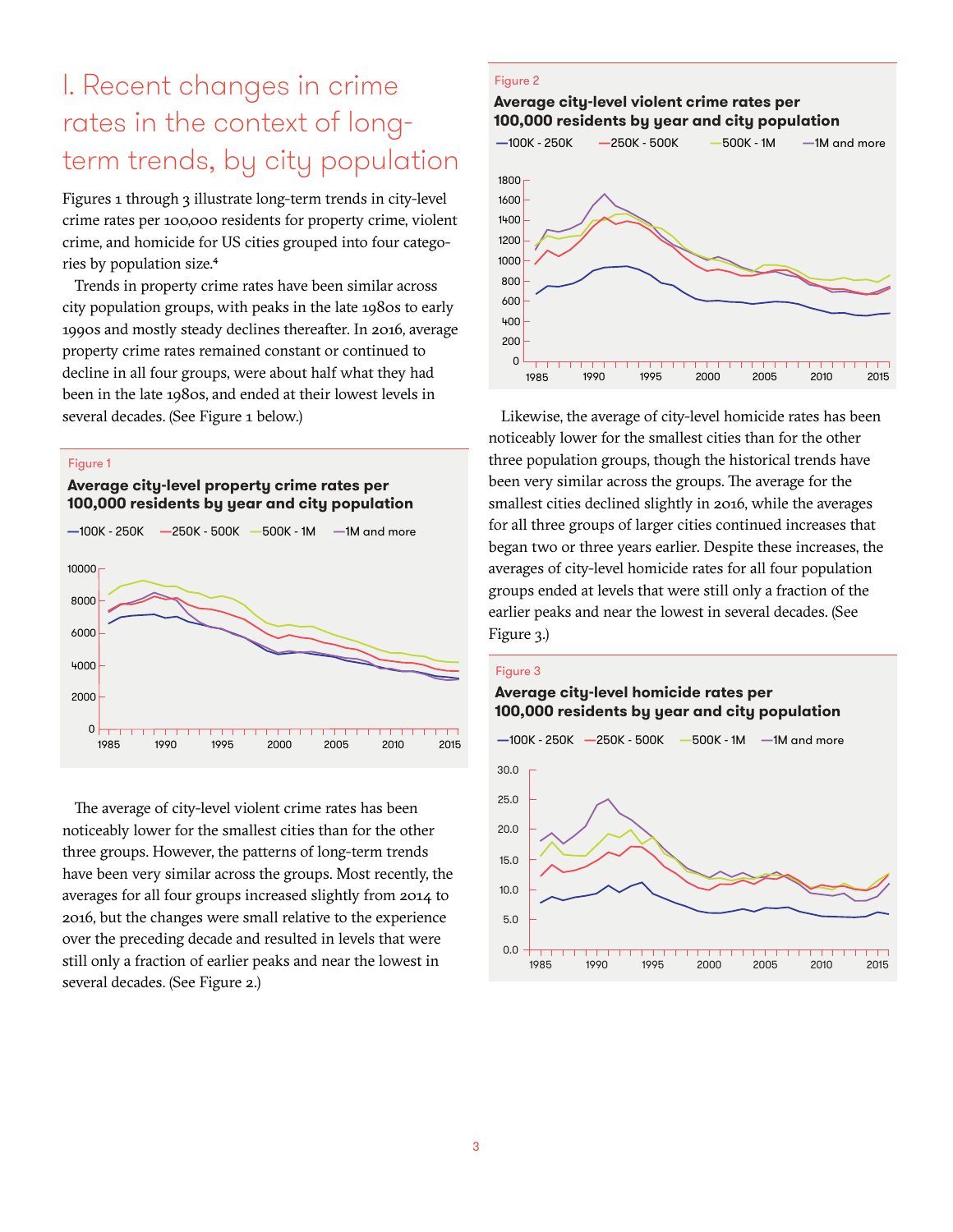# II. Recent changes in crime rates in the context of longterm trends, by geographic regions

Figures 4 through 6 show long-term trends in city-level crime rates per 100,000 residents for property crime, violent crime, and homicide for US cities grouped by the five census regions: Northeast, Midwest, South, Mountain, and Pacific.

Trends in property crime rates have been similar across regions, with peaks in the late 1980s to early 1990s and mostly steady declines thereafter. Average property crime rates increased slightly in 2015 in the Mountain region, but average city-level property crime rates in all five regions still ended at or near their lowest levels in several decades. (See Figure 4 below.)

#### Figure 4

**Average city-level property crime rates per 100,000 residents by year and census region**



The average of city-level violent crime rates has been noticeably lower for the Mountain and Pacific regions than for the other three regions. However, the patterns of long-term trends have been very similar. Most recently, the averages increased slightly from 2014 to 2016 for all but the Northeast, but the changes were small relative to the experience over the preceding decade and resulted in levels that were well below the earlier peaks and still near the lowest in several decades. (See Figure 5.)

#### Figure 5

#### **Average city-level violent crime rates per 100,000 residents by year and census region**



The average of city-level homicide rates has also been noticeably lower for the Mountain and Pacific regions over the past two decades than for the other three regions. However, the patterns in the long-term trends have been very similar. (See Figure 6.) Most recently, the average homicide rates increased more sharply in the cities in Vera's sample that are located in the Midwest and South than in the other regions. The average 2016 rate for the cities in the Midwest included in this analysis was the highest in almost 20 years, though still well below the peak in the early 1990s. The Midwest region encompasses Chicago, St. Louis, Cleveland, and Milwaukee, all cities that were flagged in Vera's earlier brief as places that have recently experienced large and unusual increases in violent crime. The averages of city-level homicide rates for the other four regions ended at levels that were still only a fraction of the earlier peaks and near the lowest in several decades.

#### Figure 6

#### **Average city-level homicide rates per 100,000 residents by year and census region**

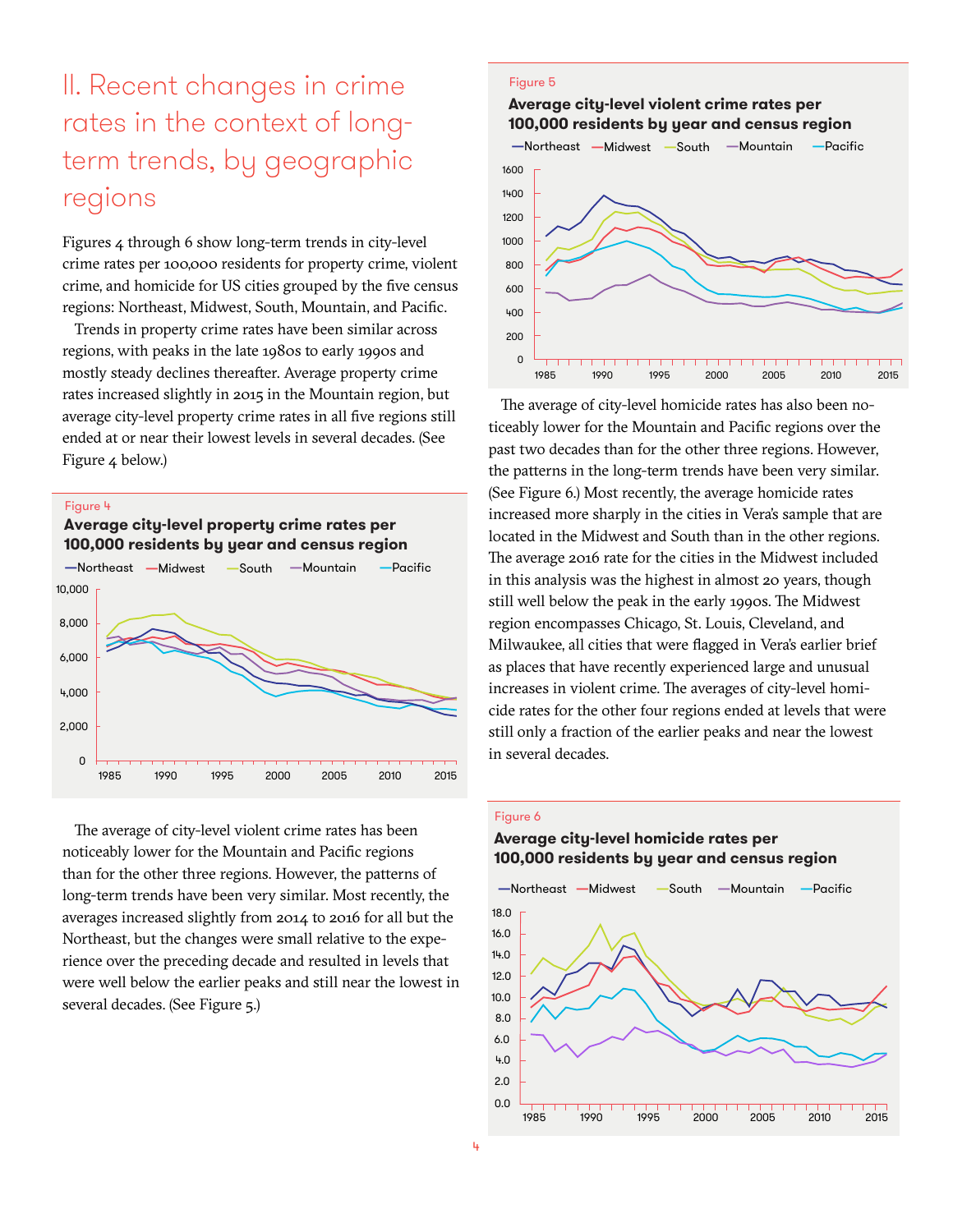# III. Wide variation among cities in the size and direction of changes in crime rates

The focus in the previous section on group averages of city-level rates hides substantial variation among cities, both nationally and within regions or population groupings. This section displays the variation in crime rates from 2015 to 2016 across the total sample of cities available for these analyses.

To simplify comparisons among subgroups, changes were classified as minimal, notable, or large. Cut points were established so that the small, most frequently occurring changes were classified as "minimal," statistical outliers were classified as "large," and changes between those extremes were classified as "notable." (See Appendix at page 8 for details).

In 2016, city-level property crime rates ranged widely from 1,005 to 8,535 per 100,000 residents. The city-level changes from 2015 to 2016 ranged from a one-year decrease of 1,072 per 100,000 to a one-year increase of 1,005 per 100,000. In total, 13 cities showed large decreases, 67 notable decreases, 154 minimal changes, 38 notable increases, and six large increases. (See Figure 7 below.)

#### Figure 7

**Distribution of changes from 2015 to 2016 in city-level property crime per 100,000 residents**



Violent crime rates in 2016 ranged from 44 to 2,047 per 100,000 residents. Changes ranged from a one-year decrease of 227 per 100,000 to a one-year increase of 417 per 100,000. Three cities experienced large decreases, 32 notable decreases, 160 minimal changes, 77 notable increases, and 12 large increases. (See Figure 8.)

#### Figure 8

#### **Distribution of changes from 2015 to 2016 in city-level violent crime rates per 100,000 residents**



Homicide rates in 2016 ranged from 0.0 to 59.8 per 100,000 residents. Changes ranged from a one-year decrease of 14.4 per 100,000 to a one-year increase of 18.3 per 100,000. Six cities had large decreases, 39 notable decreases, 177 minimal changes, 48 notable increases, and 14 large increases. (See Figure 9.)

#### Figure 9

#### **Distribution of changes from 2015 to 2016 in city-level homicide rates per 100,000 residents**



# IV. Changes in crime rates by jurisdiction size

Figures 10 through 12 compare distributions of absolute change in crime rates (the number of crimes per 100,000 population) from 2015 to 2016 across cities grouped by population size.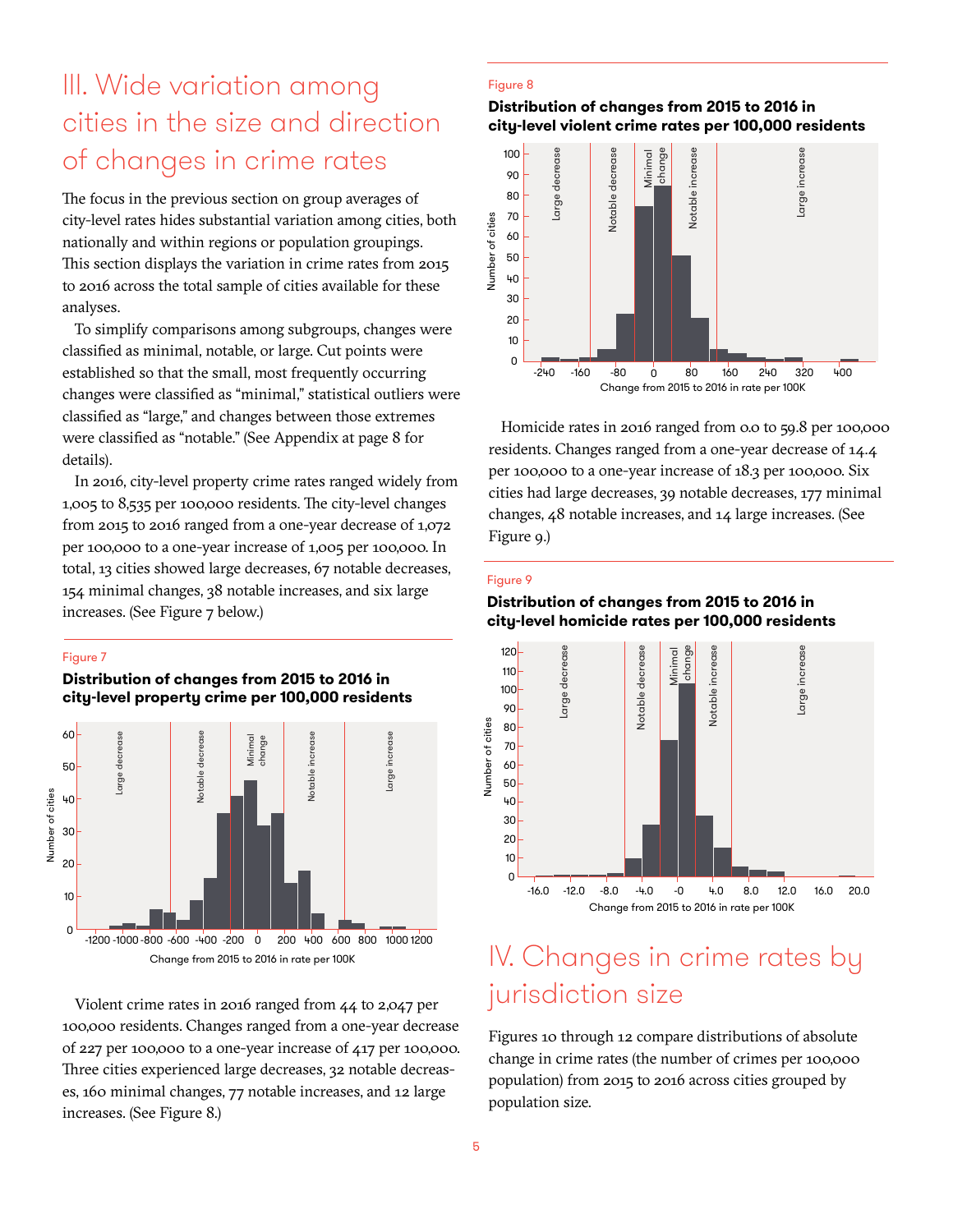Thirty-one of the 200 smallest cities experienced large or notable increases in property crime rates, compared to 58 of the smallest cities that experienced large or notable decreases. Across the three groups of larger cities, 13 of 78 cities experienced large or notable increases, compared to 22 that experienced large or notable decreases. (See Figure 10 below.)

#### Figure 10

**Categories of change from 2015 to 2016 in city-level property crime rates per 100,000 residents, by city populations (Entries are numbers of cities)**

| Size of<br>change           | 100K to<br><b>250K</b> | <b>250K to</b><br><b>500K</b> | <b>500K</b> to<br>1М | 1M or<br>more | Total |
|-----------------------------|------------------------|-------------------------------|----------------------|---------------|-------|
| Large<br>decreases          | 8                      | 3                             | 2                    | 0             | 13    |
| Notable<br>decreases        | 50                     | 11                            | 6                    | 0             | 67    |
| Minimal<br>change           | 111                    | 22                            | 11                   | 10            | 154   |
| <b>Notable</b><br>increases | 28                     | 6                             | 3                    | 1             | 38    |
| Large<br>increases          | 3                      | $\overline{c}$                | 1                    | 0             | 6     |

In contrast, 51 of the smallest cities experienced large or notable increases in violent crime rates, compared to 23 cities that experienced large or notable decreases. Among the larger cities, 38 had large or notable increases, and 12 had large or notable decreases. (See Figure 11.)

#### Figure 11

### **Categories of change from 2015 to 2016 in city-level violent crime rates per 100,000 residents, by city populations (Entries are numbers of cities)**

| Size of<br>change    | 100K to<br><b>250K</b> | 250K to<br><b>500K</b> | <b>500K</b> to<br>1М | 1M or<br>more | Total |
|----------------------|------------------------|------------------------|----------------------|---------------|-------|
| Large<br>decreases   | 2                      | 1                      | 0                    | 0             | 3     |
| Notable<br>decreases | 21                     | 6                      | 3                    | 2             | 32    |
| Minimal<br>change    | 130                    | 19                     | 9                    | 2             | 160   |
| Notable<br>increases | 47                     | 17                     | 7                    | 6             | 77    |
| Large<br>increases   | 4                      | 2                      | 5                    | 1             | 12    |

For homicides, more cities experienced increases than decreases in all but the group of smallest cities. Thirty-eight of the smallest cities had large or notable increases, compared to 39 that had large or notable decreases. (See Figure 12.)

#### Figure 12

### **Categories of change from 2015 to 2016 in city-level homicide rates per 100,000 residents, by city populations (Entries are numbers of cities)**

| Size of<br>change    | <b>100K to</b><br><b>250K</b> | 250K to<br><b>500K</b> | <b>500K</b> to<br>1М | 1M or<br>more | Total |
|----------------------|-------------------------------|------------------------|----------------------|---------------|-------|
| Large<br>decreases   | 6                             | 0                      | 0                    | 0             | 6     |
| Notable<br>decreases | 33                            | 5                      | 1                    | 0             | 39    |
| Minimal<br>change    | 127                           | 23                     | 19                   | 8             | 177   |
| Notable<br>increases | 29                            | 14                     | 3                    | 2             | 48    |
| Large<br>increases   | 9                             | 3                      | 1                    | 1             | 14    |

# V. Changes in crime rates by census region

Figures 13 through 15 compare distributions of absolute change in crime rates from 2015 to 2016 across cities grouped by regions.

In the Northeast, only one city experienced large or notable increases in property crime rates and, in the Midwest, South, and Pacific regions, more cities had large or notable decreases than increases. Starting from a slightly lower base level, a few more cities in the Mountain region had large or notable increases than had large or notable decreases.<sup>5</sup> (See Figure 13) on page 7.)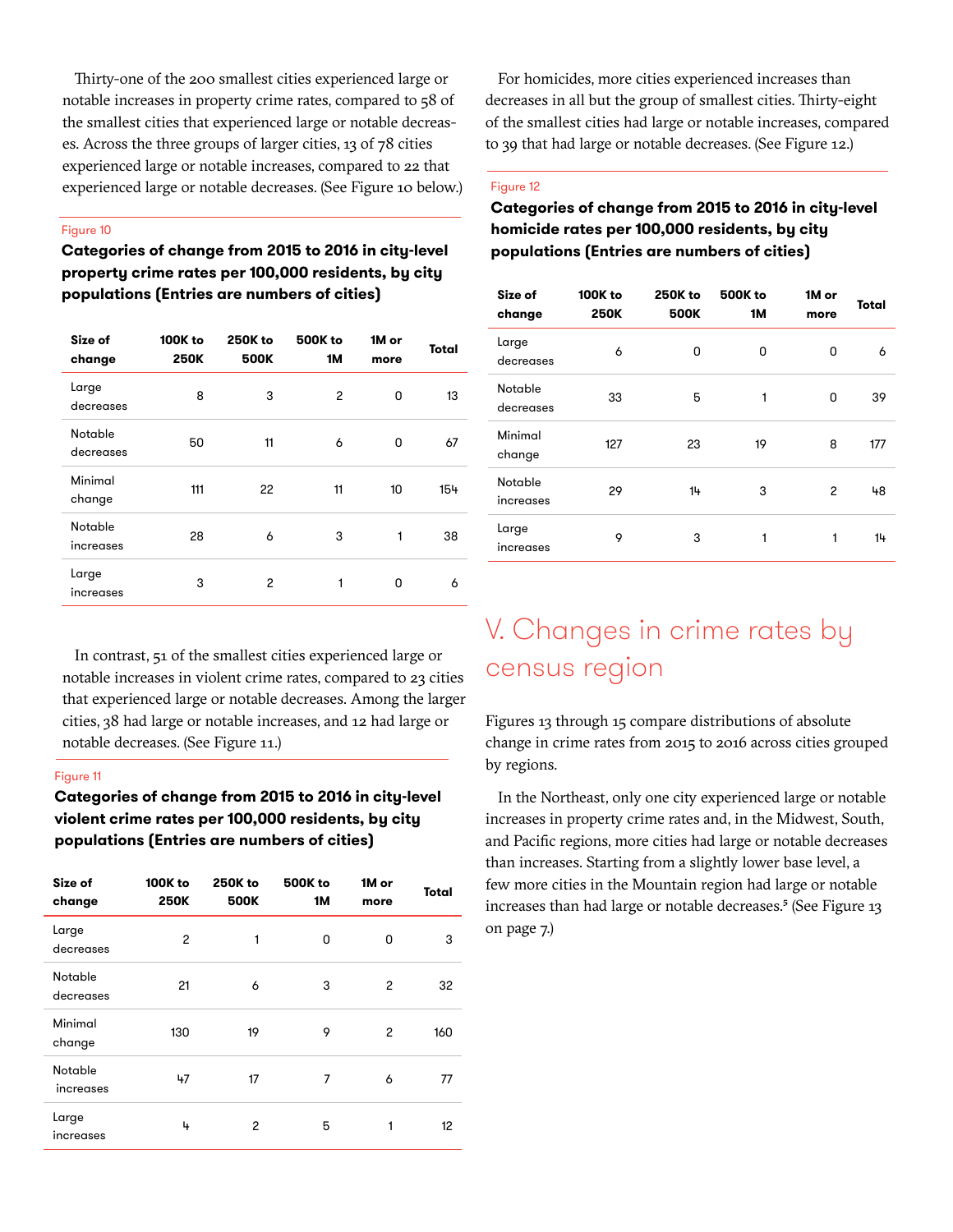#### Figure 13

**Categories of change from 2015 to 2016 in city-level property crime rates per 100,000 residents, by census region (Entries are numbers of cities)**

| Size of<br>change    | North-<br>east | <b>Midwest</b> | South          | Mountain       | Pacific        | Total |
|----------------------|----------------|----------------|----------------|----------------|----------------|-------|
| Large<br>decreases   | $\overline{c}$ | 0              | 6              | $\overline{c}$ | 3              | 13    |
| Notable<br>decreases | 7              | 11             | 25             | 1              | 23             | 67    |
| Minimal<br>change    | 16             | 26             | 47             | 19             | 46             | 154   |
| Notable<br>increases |                | 8              | 16             | 6              | 7              | 38    |
| Large<br>increases   | 0              | 1              | $\overline{c}$ | 1              | $\overline{c}$ | 6     |

#### Figure 15

**Categories of change from 2015 to 2016 in city-level homicide rates per 100,000 residents, by census region (Entries are numbers of cities)**

| Size of<br>change    | North-<br>east | <b>Midwest</b> | South | Mountain | Pacific | Total |
|----------------------|----------------|----------------|-------|----------|---------|-------|
| Large<br>decreases   | $\overline{c}$ | 0              | 3     | 1        | 0       | 6     |
| Notable<br>decreases | 4              | 8              | 13    | 2        | 12      | 39    |
| Minimal<br>change    | 18             | 25             | 53    | 19       | 62      | 177   |
| Notable<br>increases | 3              | 11             | 19    | 9        | 6       | 48    |
| Large<br>increases   | 0              | 3              | 9     | 0        | 2       | 14    |

In the Northeast, slightly more cities experienced large or notable decreases in violent crime rates than experienced large or notable increases. In each of the other four regions, more cities experienced large or notable increases than experienced large or notable decreases. (See Figure 14.)

#### Figure 14

**Categories of change from 2015 to 2016 in city-level violent crime rates per 100,000 residents, by census region (Entries are numbers of cities)**

| Size of<br>change    | <b>Northeast</b> | <b>Midwest</b> | South | Mountain | Pacific | Total |
|----------------------|------------------|----------------|-------|----------|---------|-------|
| Large<br>decreases   | 1                | 0              | 2     | 0        | 0       | 3     |
| Notable<br>decreases | 8                | 4              | 15    | 1        | 4       | 32    |
| Minimal<br>change    | 14               | 24             | 47    | 17       | 58      | 160   |
| Notable<br>increases | 4                | 15             | 28    | 11       | 19      | 77    |
| Large<br>increases   | 0                | 4              | 5     | 2        | 1       | 12    |

In the Northeast and Pacific regions, the number of cities with large or notable increases in homicide rates was less than the number with large or notable decreases. In each of the other three regions, the number of cities with large or notable increases exceeded the number with large or notable decreases. (See Figure 15.)

7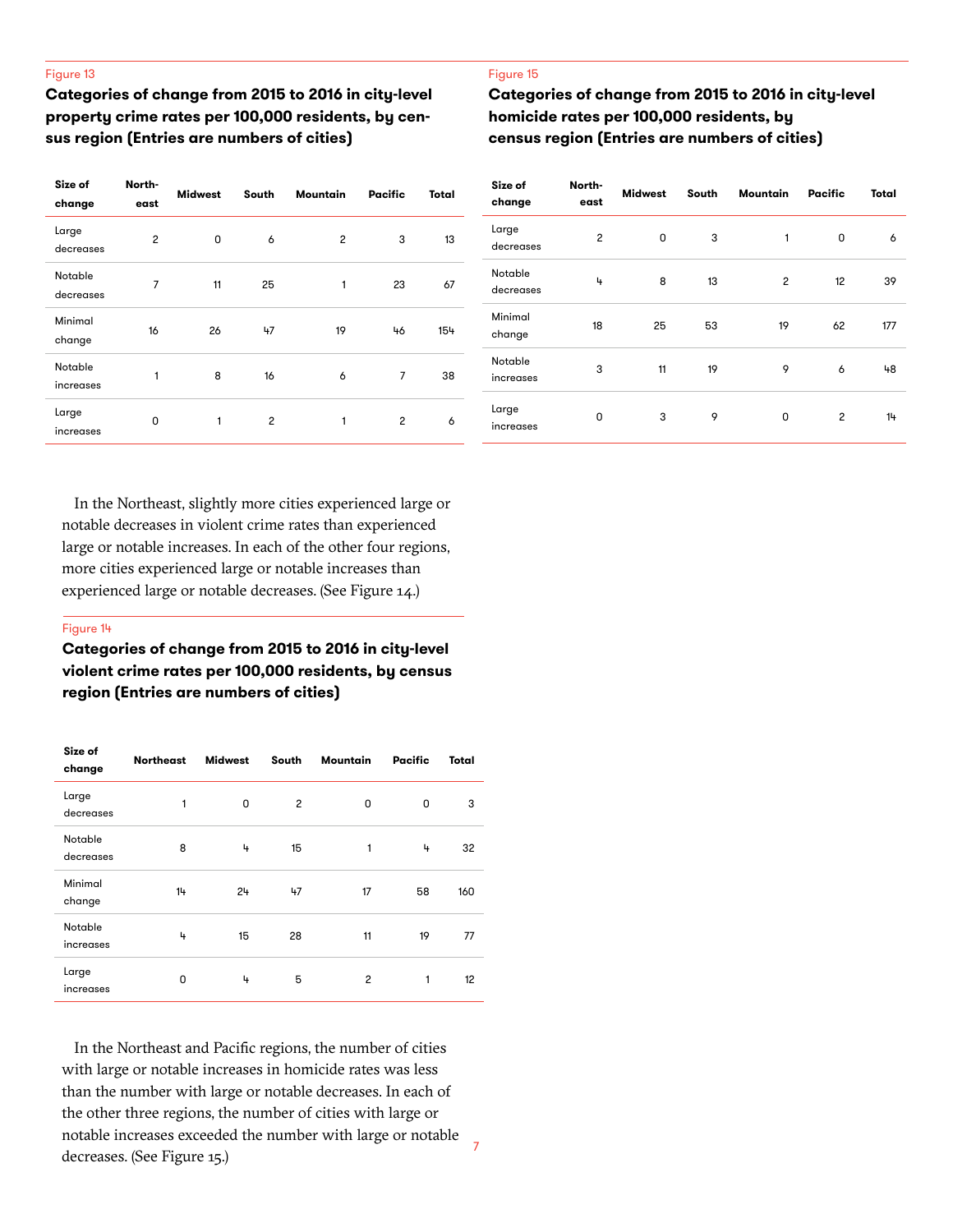#### **Appendix A Definitions and data tables**

This supplement examines how year-to-year changes in crime rates relate to longer-term historical trends, as well as how these shifts are distributed across individual localities and within groups of cities defined by population size and by geographic region. In order to promote an understanding of the magnitudes of changes across time and the differences among localities, the analyses rely heavily on absolute differences in rates (adjusted for population). Other, more common approaches are more relative. *Percentage change*, for example, is sensitive to the base rate on which it is calculated. This metric tends to exaggerate the implications for public safety for crime types or jurisdictions with low base rates, and underestimate the implications for jurisdictions with very high base rates. Statistical significance, an alternative measure, confounds the magnitude of change with sample size, precision of measurement, and the amount of natural variation in observations, and it can represent as "significant" small differences that are not substantively meaningful.

The approach taken in this document is to present distributions of absolute changes in crime rates per 100,000 residents, which is directly interpretable in terms of an associated change in risk to public safety. In some analyses, these absolute differences are classified into categories summarizing the magnitude of change. The classification is partially subjective, but it simplifies the comparisons among cities grouped by population size and region. The categories are defined as follows:

**Minimal changes:** This identifies a range of single year-toyear changes in rates that might be considered "typical" or "not unusual." It was determined separately for each crime type by inspecting the frequency distributions for single year-to-year changes across each of the five years from 2011 through 2015. Those distributions all tended to be nearly symmetrical with sharp, central peaks—central intervals that encompass changes for a large proportion of the cities—with noticeably lower numbers of cities experiencing changes outside those intervals.

The widths of those central intervals were similar across the five years; the width of the minimal change interval for each crime type was defined as an easy-to-interpret number that is similar to the observed intervals across those prior years. The resulting intervals are zero change, plus or minus 2.0 homicides per 100,000 residents, plus or minus 40 violent crimes per 100,000 residents, and plus or minus 200 property crimes per 100,000 residents. Figures 7 through 9 show how the actual distributions of changes from 2015 to 2016 relate to those intervals.

**Large changes:** Large changes are statistical outliers, extreme changes in the context of the actual range of observed changes. The cut points for identifying large changes were established separately for each crime type by examining the standard deviations of year-to-year changes ending in each of the preceding five years (2011 through 2015) and calculating the average standard deviations across the five years. Then, the cut points were defined as changes that were outside the range of zero, plus or minus two times the fiveyear averages of the standard deviations. This is analogous to a common statistical criterion for identifying observations with less than a 5 percent chance of occurring. The resulting intervals are zero change, plus or minus 6.0 homicides per 100,000 residents, plus or minus 136 violent crimes per 100,000 residents, and plus or minus 650 property crimes per 100,000 residents. Figures 7 through 9 show how the actual distributions of changes from 2015 to 2016 relate to these cut points.

**Notable change:** Changes that fall outside the minimal change range, but short of the large-change cut points, are characterized as "notable."

These criteria for classifying changes as minimal, notable, or large are obviously subject to debate; others may not agree with these choices. That is part of the reason this supplement displays the actual distributions of changes in rates, so readers can judge for themselves.

Another critical choice was the decision to focus on city-level rates as the fundamental unit of analysis. In order to emphasize the distribution of crime rates across cities, these analyses focus on city-level rates and averages of city-level rates for groupings based on region and jurisdiction size. This differs from many other reports that provide group-wide averages (e.g., property crime rate for all large cities combined). Basing averages on group-level and national-level aggregates emphasizes the number of people affected. The analyses presented in this supplement emphasize the number of cities affected.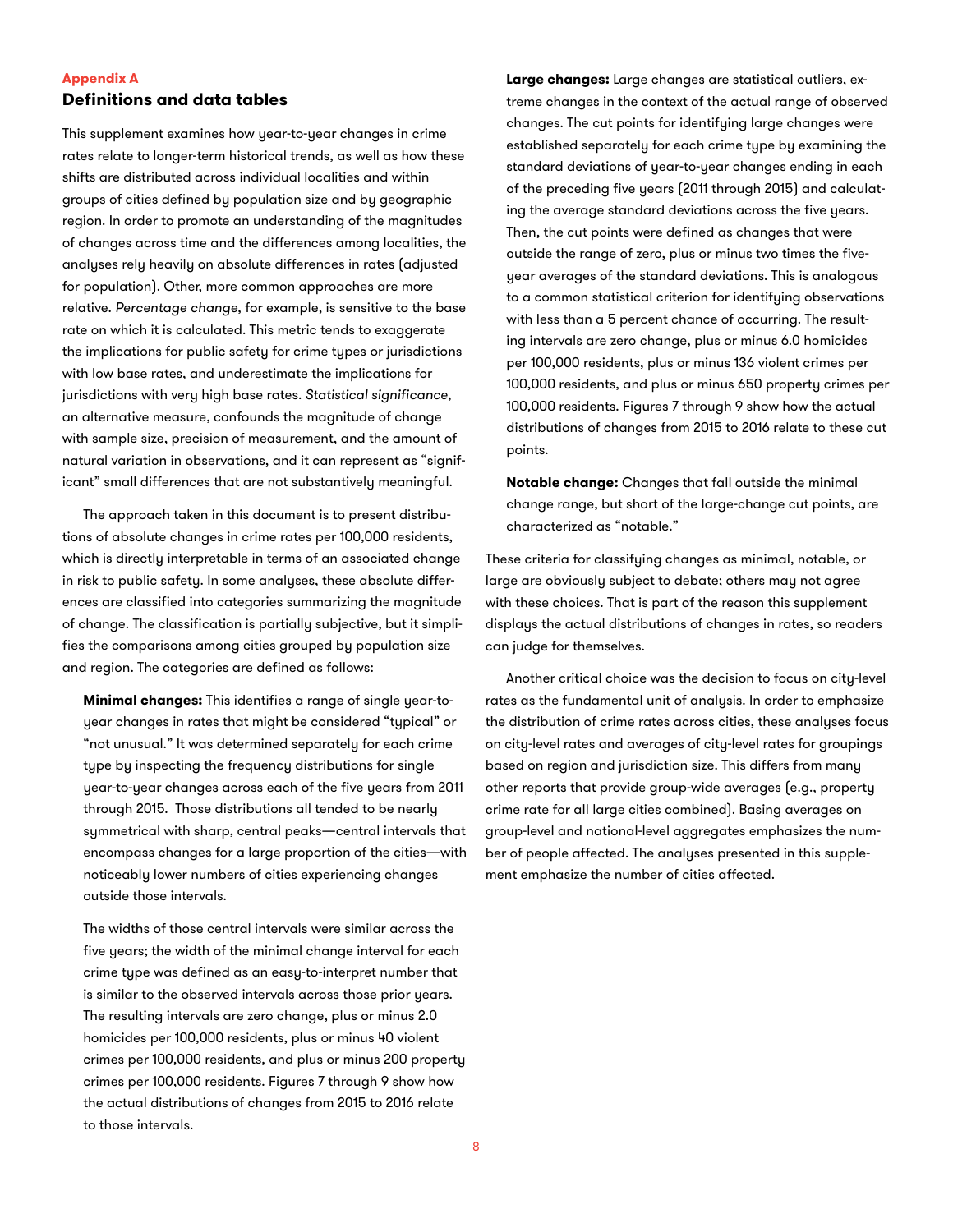# **Measures of property crime rates per 100K by population categories**

|                                 |         | 100K-250K | 250K-500K                                                                            | 500K-1M                 | 1M or more     | <b>Total</b> |
|---------------------------------|---------|-----------|--------------------------------------------------------------------------------------|-------------------------|----------------|--------------|
| N of cities in each<br>category |         | 200-211   | 44-48                                                                                | $21 - 24$               | 11             | 276-294      |
| Avg. peak rate<br>before 2000   |         | 8094      | 8980                                                                                 | 10499                   | 8790           | 8454         |
| Average of 2016<br>rates        | Mean    | 3164      | 3632                                                                                 | 4189                    | 3105           | 3322         |
|                                 | (Range) | (7530)    | (4530)                                                                               | (5063)                  | (3728)         | (7530)       |
| Change from<br>2015 to 2016     | Mean    | $-66$     | $-51$                                                                                | $-55$                   | 29             | $-59$        |
|                                 | (Range) | (2077)    | (1777)                                                                               | (1572)                  | (351)          | (2077)       |
| 2014 - 2016 net<br>change       | Mean    | $-105$    | $-135$                                                                               | $-134$                  | $-76$          | $-111$       |
|                                 | (Range) | (3280)    | (2211)                                                                               | (2114)                  | (719)          | (3346)       |
|                                 |         |           | Distribution of net 2-year changes from 2014 to 2016 (Entries are numbers of cities) |                         |                |              |
| Large decreases                 |         | 18        | 5                                                                                    | $\overline{\mathbf{c}}$ | 0              | 25           |
| Notable decreases               |         | 57        | 16                                                                                   | 10                      | 3              | 86           |
| Minimal decreases               |         | 54        | $\overline{7}$                                                                       | 3                       | 5              | 69           |
| Minimal increases               |         | 32        | $\overline{7}$                                                                       | 3                       | $\overline{c}$ | 44           |
| Notable increases               |         | 32        | 6                                                                                    | 3                       | 1              | 42           |
| Large increases                 |         | 11        | 3                                                                                    | 1                       | 0              | 15           |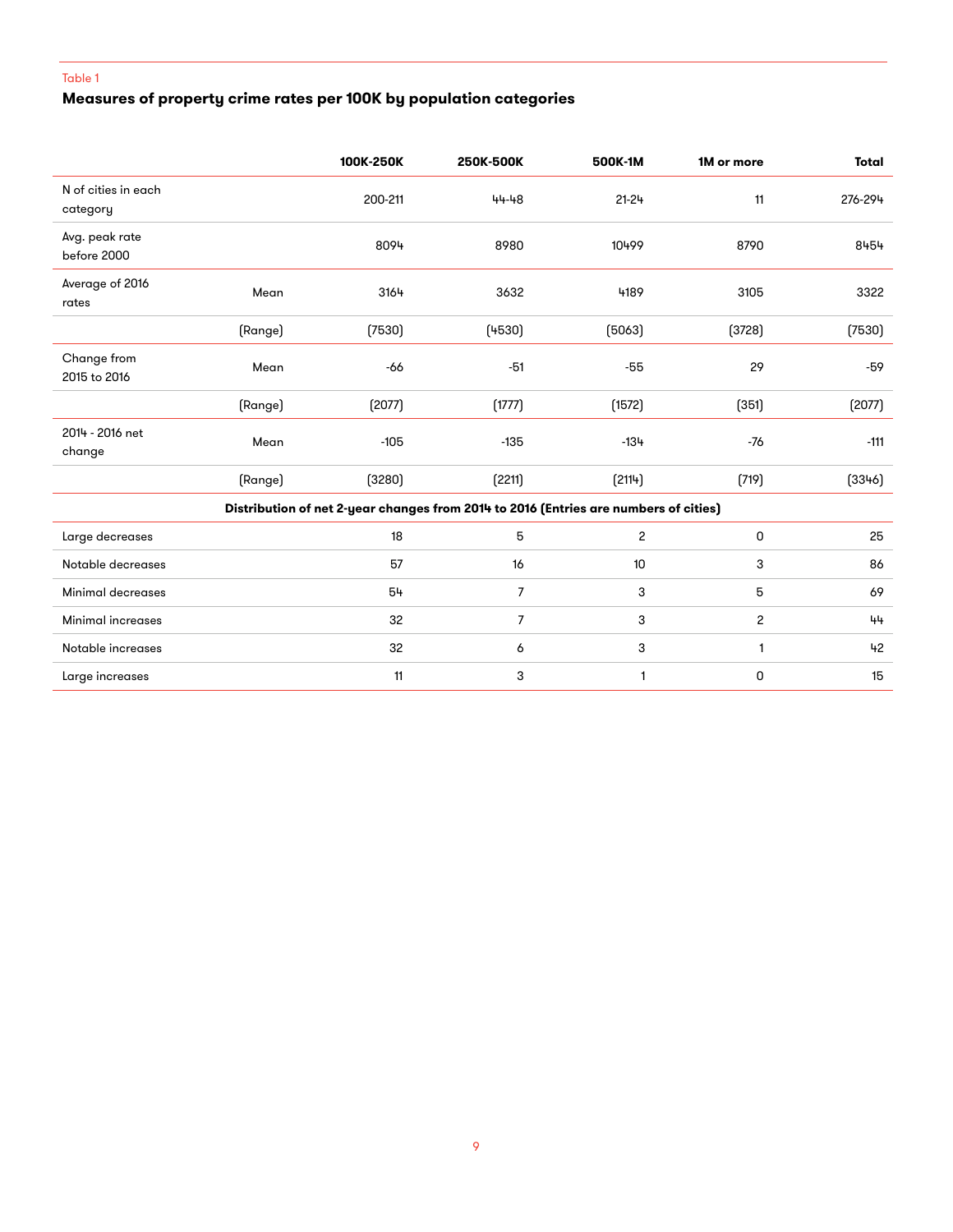# **Measures of property crime rates per 100K by census regions**

|                              |         | <b>Northeast</b>                                                                     | <b>Midwest</b> | South  | Mountain | <b>Pacific</b> | Total   |
|------------------------------|---------|--------------------------------------------------------------------------------------|----------------|--------|----------|----------------|---------|
| N of cities in each category |         | 26-28                                                                                | 46-48          | 96-103 | 29-32    | 80-83          | 281-294 |
| Avg. peak rate before 2000   |         | 8122                                                                                 | 8062           | 9600   | 8154     | 7500           | 8454    |
| Average of<br>2016 rates     | Mean    | 2595                                                                                 | 3627           | 3576   | 3673     | 2963           | 3322    |
|                              | (Range) | (3151)                                                                               | (7395)         | (5893) | (7219)   | (6457)         | (7530)  |
| Change from<br>2015 to 2016  | Mean    | $-136$                                                                               | 3              | $-72$  | 43       | $-91$          | $-59$   |
|                              | (Range) | (1220)                                                                               | (1180)         | (1773) | (1584)   | (1751)         | (2077)  |
| 2014 - 2016 net<br>change    | Mean    | $-288$                                                                               | $-112$         | $-213$ | 211      | $-50$          | $-111$  |
|                              | (Range) | (1112)                                                                               | (1634)         | (2654) | (1870)   | (3002)         | (3346)  |
|                              |         | Distribution of net 2-year changes from 2014 to 2016 (Entries are numbers of cities) |                |        |          |                |         |
| Large decreases              |         | 4                                                                                    | 2              | 12     | 0        | $\overline{7}$ | 25      |
| Notable decreases            |         | 11                                                                                   | 19             | 38     | 1        | 17             | 86      |
| Minimal decreases            |         | $\overline{7}$                                                                       | 13             | 21     | 9        | 19             | 69      |
| Minimal increases            |         | 3                                                                                    | 4              | 13     | 6        | 18             | 44      |
| Notable increases            |         | 2                                                                                    | 4              | 8      | 11       | 17             | 42      |
| Large increases              |         | 0                                                                                    | 4              | 4      | 3        | 4              | 15      |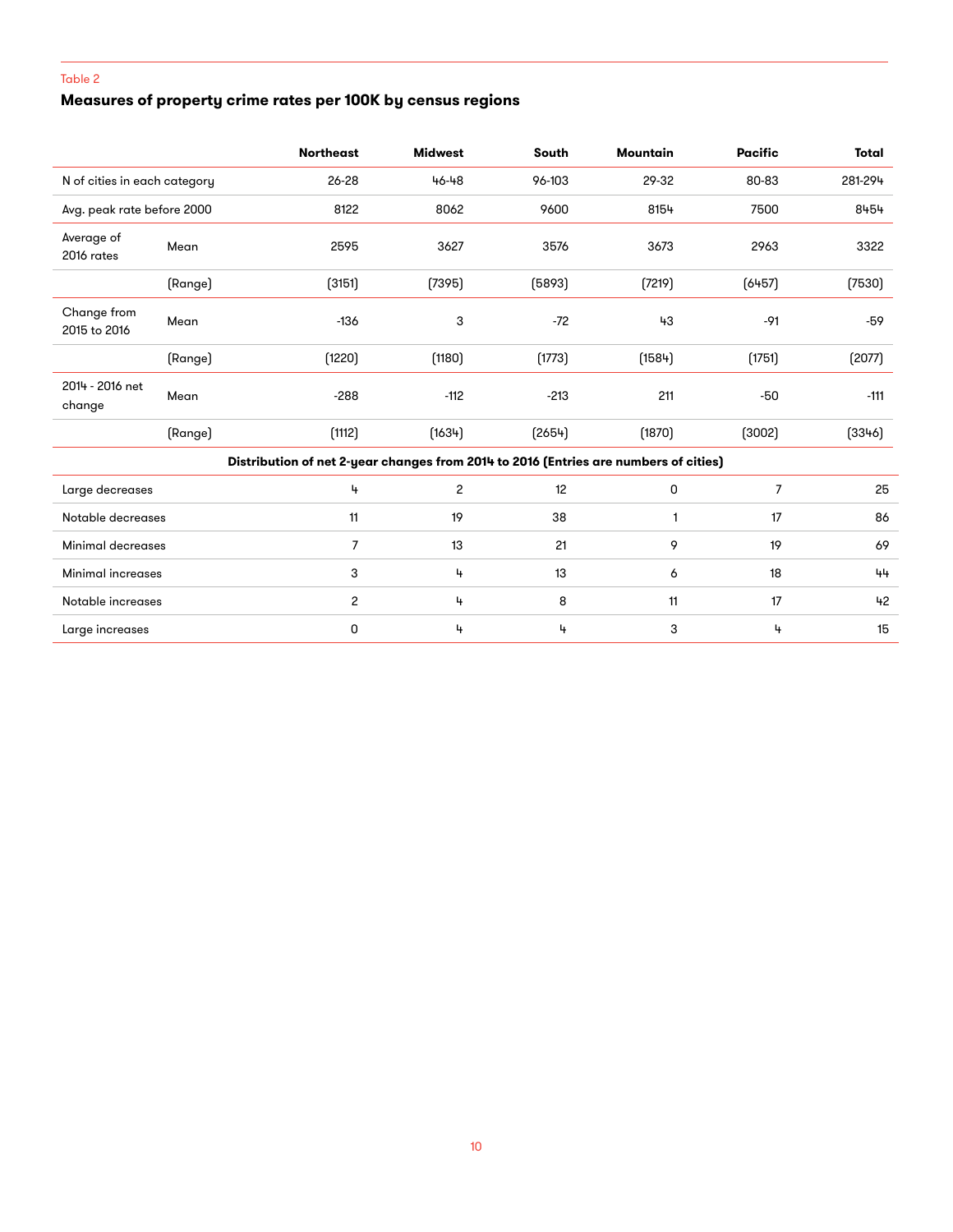# **Measures of violent crime rates per 100K by population categories**

|                              |         | 100K-250K | 250K-500K                                                                            | 500K-1M        | 1M or more     | <b>Total</b> |
|------------------------------|---------|-----------|--------------------------------------------------------------------------------------|----------------|----------------|--------------|
| N of cities in each category |         | 203-210   | 45-48                                                                                | $23 - 24$      | 11             | 284-293      |
| Avg. peak rate before 2000   |         | 1136      | 1568                                                                                 | 1632           | 1744           | 1272         |
| Average of 2016 rates        | Mean    | 480       | 724                                                                                  | 853            | 742            | 560          |
|                              | (Range) | (1614)    | (1856)                                                                               | (1805)         | (732)          | (2003)       |
| Change from<br>2015 to 2016  | Mean    | 13        | 19                                                                                   | 65             | 47             | 20           |
|                              | (Range) | (536)     | (447)                                                                                | (497)          | (273)          | (644)        |
| 2014 - 2016 net<br>change    | Mean    | 33        | 43                                                                                   | 63             | 78             | 39           |
|                              | (Range) | (617)     | (657)                                                                                | (532)          | (261)          | (701)        |
|                              |         |           | Distribution of net 2-year changes from 2014 to 2016 (Entries are numbers of cities) |                |                |              |
| Large decreases              |         | 6         | 4                                                                                    | 0              | 0              | 10           |
| Notable decreases            |         | 23        | 5                                                                                    | $\overline{c}$ | 0              | 30           |
| Minimal decreases            |         | 43        | 6                                                                                    | 5              | 3              | 57           |
| Minimal increases            |         | 49        | 9                                                                                    | 4              | $\overline{c}$ | 64           |
| Notable increases            |         | 65        | 15                                                                                   | $\overline{7}$ | 3              | 90           |
| Large increases              |         | 19        | 6                                                                                    | 5              | 3              | 33           |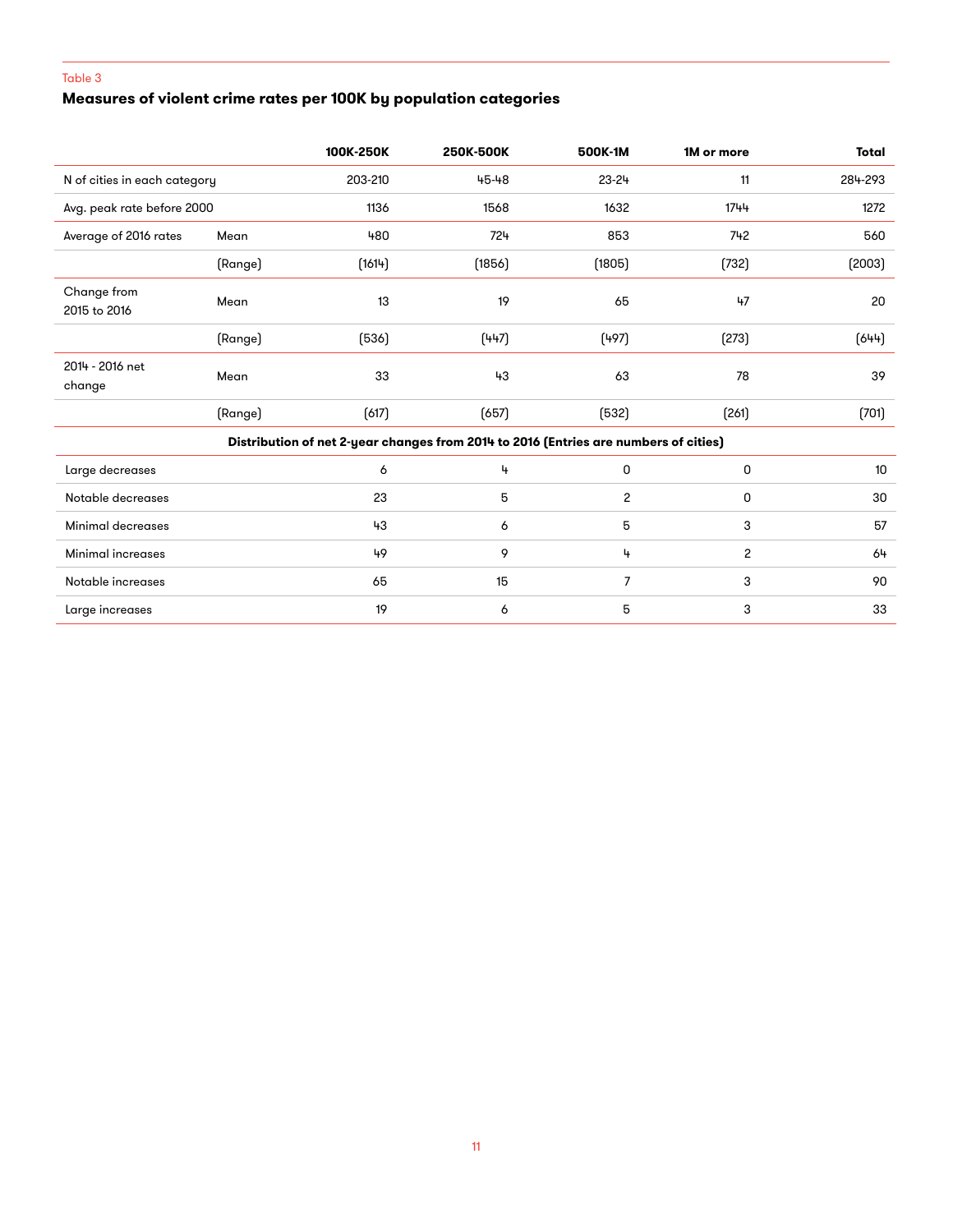# **Measures of violent crime rates per 100K by census regions**

|                              |         | <b>Northeast</b> | <b>Midwest</b> | South  | <b>Mountain</b>                                                                      | <b>Pacific</b> | Total   |
|------------------------------|---------|------------------|----------------|--------|--------------------------------------------------------------------------------------|----------------|---------|
| N of cities in each category |         | $27 - 28$        | 41-47          | 97-103 | 31-36                                                                                | 81-83          | 284-293 |
| Avg. peak rate before 2000   |         | 1576             | 1217           | 1435   | 833                                                                                  | 1168           | 1272    |
| Average of<br>2016 rates     | Mean    | 631              | 759            | 579    | 473                                                                                  | 433            | 560     |
|                              | (Range) | (1028)           | (1985)         | (1743) | (1034)                                                                               | (1382)         | (2003)  |
| Change from<br>2015 to 2016  | Mean    | $-18$            | 38             | 17     | 36                                                                                   | 20             | 20      |
|                              | (Range) | (289)            | (387)          | (471)  | (218)                                                                                | (517)          | (644)   |
| 2014 - 2016<br>net change    | Mean    | $-41$            | 85             | 29     | 67                                                                                   | 41             | 39      |
|                              | (Range) | (338)            | (487)          | (641)  | (273)                                                                                | (592)          | (701)   |
|                              |         |                  |                |        | Distribution of net 2-year changes from 2014 to 2016 (Entries are numbers of cities) |                |         |
| Large decreases              |         | 4                | 0              | 5      | 0                                                                                    | 1              | 10      |
| Notable decreases            |         | 9                | 1              | 14     | 1                                                                                    | 5              | 30      |
| Minimal decreases            |         | 9                | 9              | 17     | 6                                                                                    | 16             | 57      |
| Minimal increases            |         | 3                | 9              | 24     | 6                                                                                    | 22             | 64      |
| Notable increases            |         | 3                | 18             | 25     | 12                                                                                   | 32             | 90      |
| Large increases              |         | 0                | 9              | 12     | 6                                                                                    | 6              | 33      |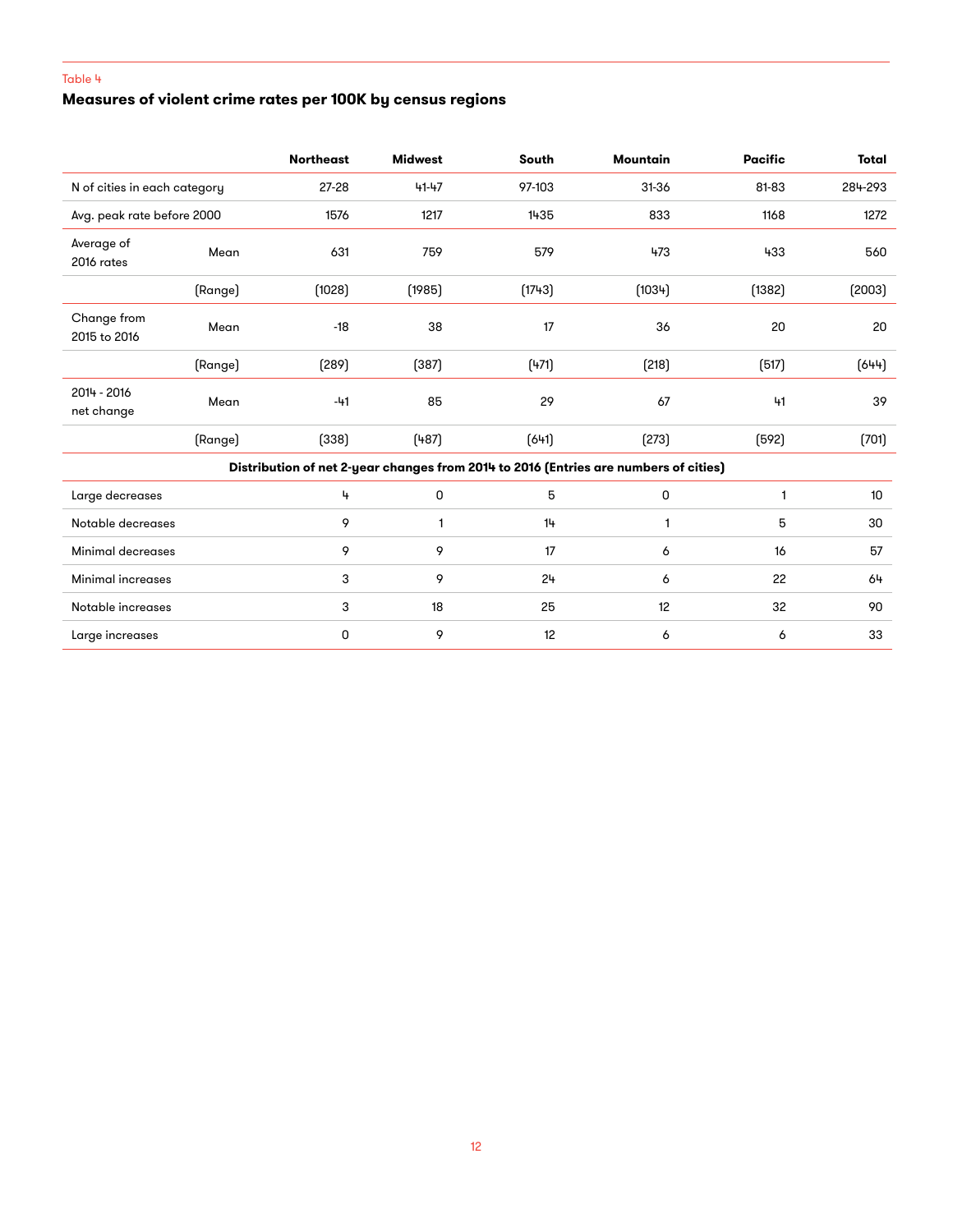### **Measures of homicide rates per 100K by population categories**

|                                 |         | 100K-250K | 250K-500K | 500K-1M                                                                              | 1M or more | Total   |
|---------------------------------|---------|-----------|-----------|--------------------------------------------------------------------------------------|------------|---------|
| N of cities in each<br>category |         | 209-211   | 48        | 23-24                                                                                | 11         | 284-294 |
| Avg. peak rate<br>before 2000   |         | 16.0      | 21.3      | 25.0                                                                                 | 27.0       | 18.0    |
| Average of 2016<br>rates        | Mean    | 5.9       | 12.6      | 12.7                                                                                 | 10.9       | 7.8     |
|                                 | (Range) | (34.1)    | (59.4)    | (49.8)                                                                               | (24.6)     | (59.8)  |
| Change from<br>2015 to 2016     | Mean    | 0.0       | 1.4       | 1.2                                                                                  | 2.0        | 0.4     |
|                                 | (Range) | (26.0)    | (22.4)    | (13.4)                                                                               | (11.1)     | (32.7)  |
| 2014 - 2016 net<br>change       | Mean    | 0.6       | 2.5       | 2.8                                                                                  | 2.7        | 1.2     |
|                                 | (Range) | [21.6]    | (30.5)    | (19.6)                                                                               | (12.9)     | (33.5)  |
|                                 |         |           |           | Distribution of net 2-year changes from 2014 to 2016 (Entries are numbers of cities) |            |         |
| Large decreases                 |         | 4         | 1         | 0                                                                                    | 0          | 5       |
| Notable decreases               |         | 28        | 4         | 1                                                                                    | 0          | 33      |
| Minimal decreases               |         | 67        | 8         | 6                                                                                    | 1          | 82      |
| <b>Minimal increases</b>        |         | 57        | 14        | $\overline{7}$                                                                       | 6          | 84      |
| Notable increases               |         | 35        | 12        | 6                                                                                    | 3          | 56      |
| Large increases                 |         | 15        | 6         | 4                                                                                    | 1          | 26      |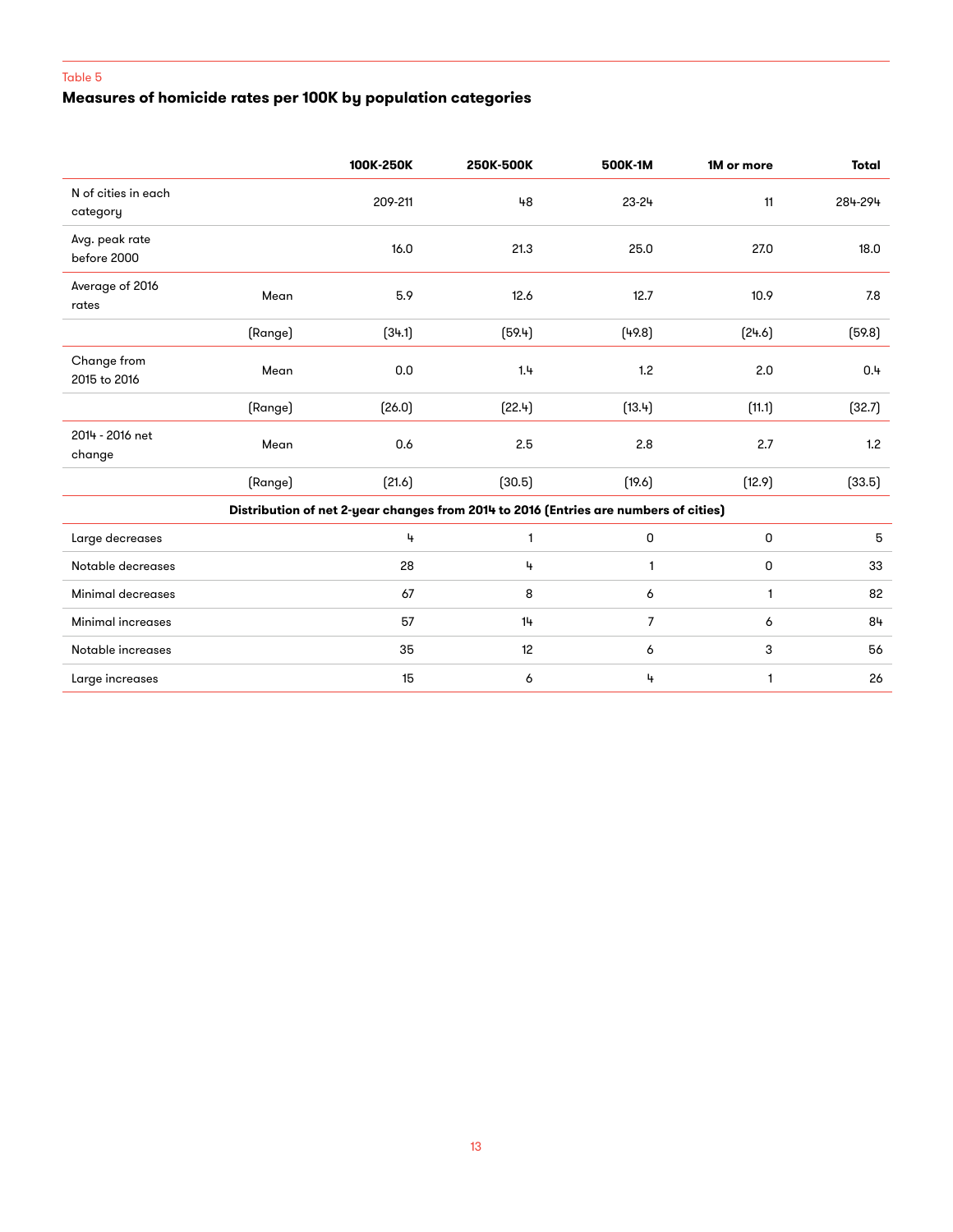# **Measures of homicide rates per 100k by census regions**

|                              |         | <b>Northeast</b> | <b>Midwest</b> | South          | Mountain                                                                             | <b>Pacific</b> | <b>Total</b> |
|------------------------------|---------|------------------|----------------|----------------|--------------------------------------------------------------------------------------|----------------|--------------|
| N of cities in each category |         | $27 - 28$        | 48             | 101-103        | 32                                                                                   | 82-83          | 284-294      |
| Avg. peak rate before 2000   |         | 18.5             | 17.5           | 22.3           | 12.3                                                                                 | 15.0           | 18.0         |
| Average of 2016<br>rates     | Mean    | 9.0              | 11.0           | 9.4            | 4.6                                                                                  | 4.7            | 7.8          |
|                              | (Range) | (35.5)           | (59.8)         | (51.4)         | (10.9)                                                                               | (28.5)         | (59.8)       |
| Change from 2015<br>to 2016  | Mean    | $-0.5$           | 0.9            | 0.6            | 0.6                                                                                  | 0.0            | 0.4          |
|                              | (Range) | (19.9)           | (14.9)         | (32.0)         | (13.1)                                                                               | (14.0)         | (32.7)       |
| 2014 - 2016 net<br>change    | Mean    | $-0.4$           | 2.5            | 1.5            | 0.9                                                                                  | 0.7            | 1.2          |
|                              | (Range) | (13.2)           | (23.7)         | (31.4)         | (15.7)                                                                               | (18.2)         | (33.5)       |
|                              |         |                  |                |                | Distribution of net 2-year changes from 2014 to 2016 (Entries are numbers of cities) |                |              |
| Large decreases              |         | $\overline{c}$   | 0              | $\overline{c}$ | 1                                                                                    | 0              | 5            |
| Notable decreases            |         | 5                | 4              | 13             | 2                                                                                    | 9              | 33           |
| Minimal decreases            |         | 10               | 10             | 24             | 8                                                                                    | 30             | 82           |
| Minimal increases            |         | $\overline{7}$   | 17             | 23             | 12                                                                                   | 25             | 84           |
| Notable increases            |         | 3                | 8              | 23             | $\overline{7}$                                                                       | 15             | 56           |
| Large increases              |         | $\mathbf{1}$     | 8              | 12             | $\mathbf{1}$                                                                         | 4              | 26           |